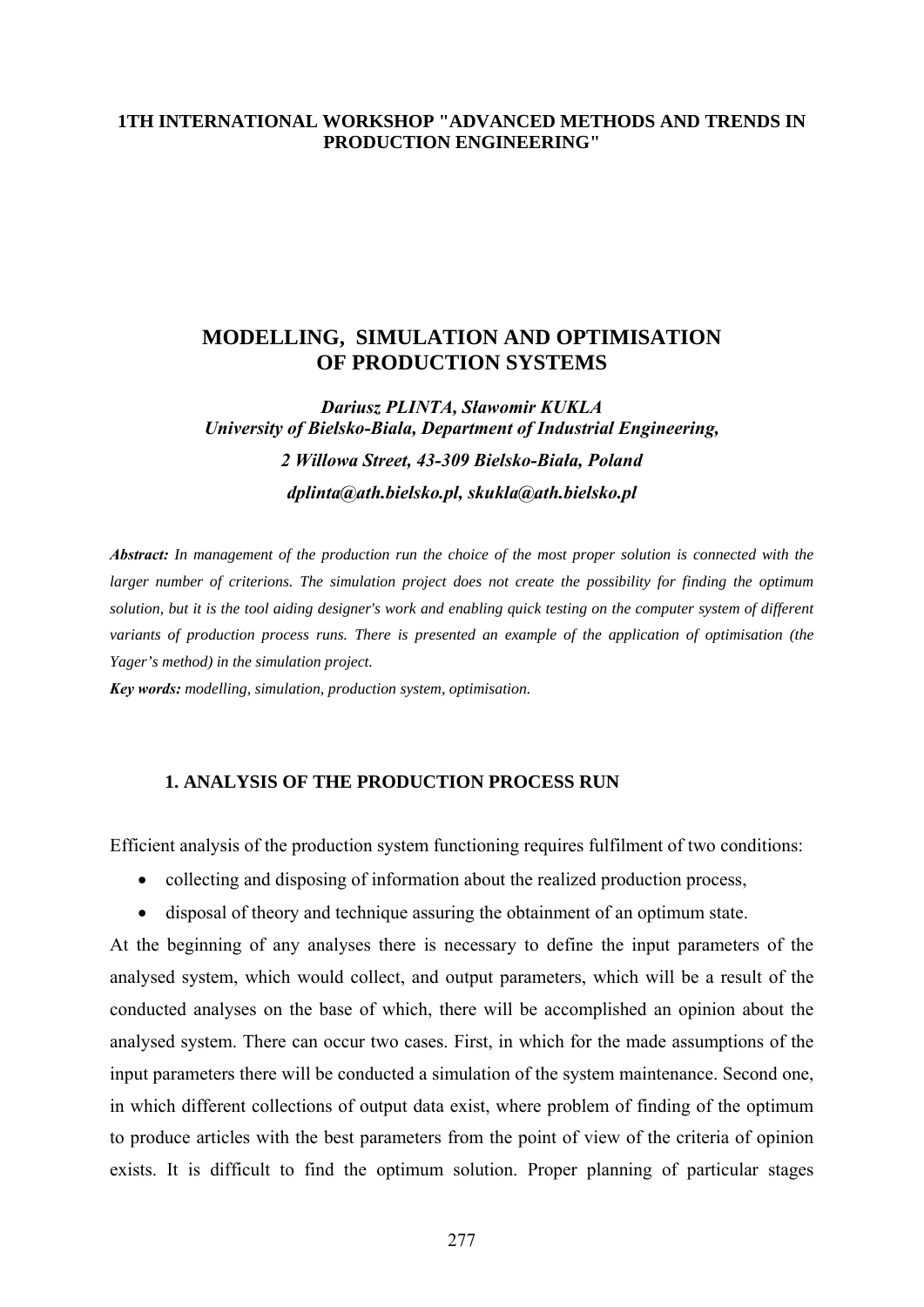of experimental researches, finding possible variants of solutions and, first of all proper settlement of criterions of opinion are necessary.

In case, when while modelling and simulation many variants of proposed solutions, researches of all possible combinations come into being, all possible arrangements of value of the studied factors are very time-consuming. If it is not possible to examine all arrangements, there should be studied only these variants, which are chosen on the base of subjective opinion of the researcher, his intuition and knowledge about the object of researches.

Modelling of production systems is mainly based on statical data base, that is on the registered information in the data processing system of the company. These information e.g. norms of work time, material norms, information about possessed resources, costs of machine-hour, are seldom updated. The changes, which occur nowadays and which will occur in nearest future are not often taken into account. By the use of the modelling and simulation packet we can analyse the effects of changes which are to occur [1,2,5].



**Fig.1** *Management of production aided through modelling and simulation technique* 

The estimation and choice of the rational process run it is possible to execute by application of multi-criteria estimation tools using the subjective point criterions or criterions with fuzzy character [8].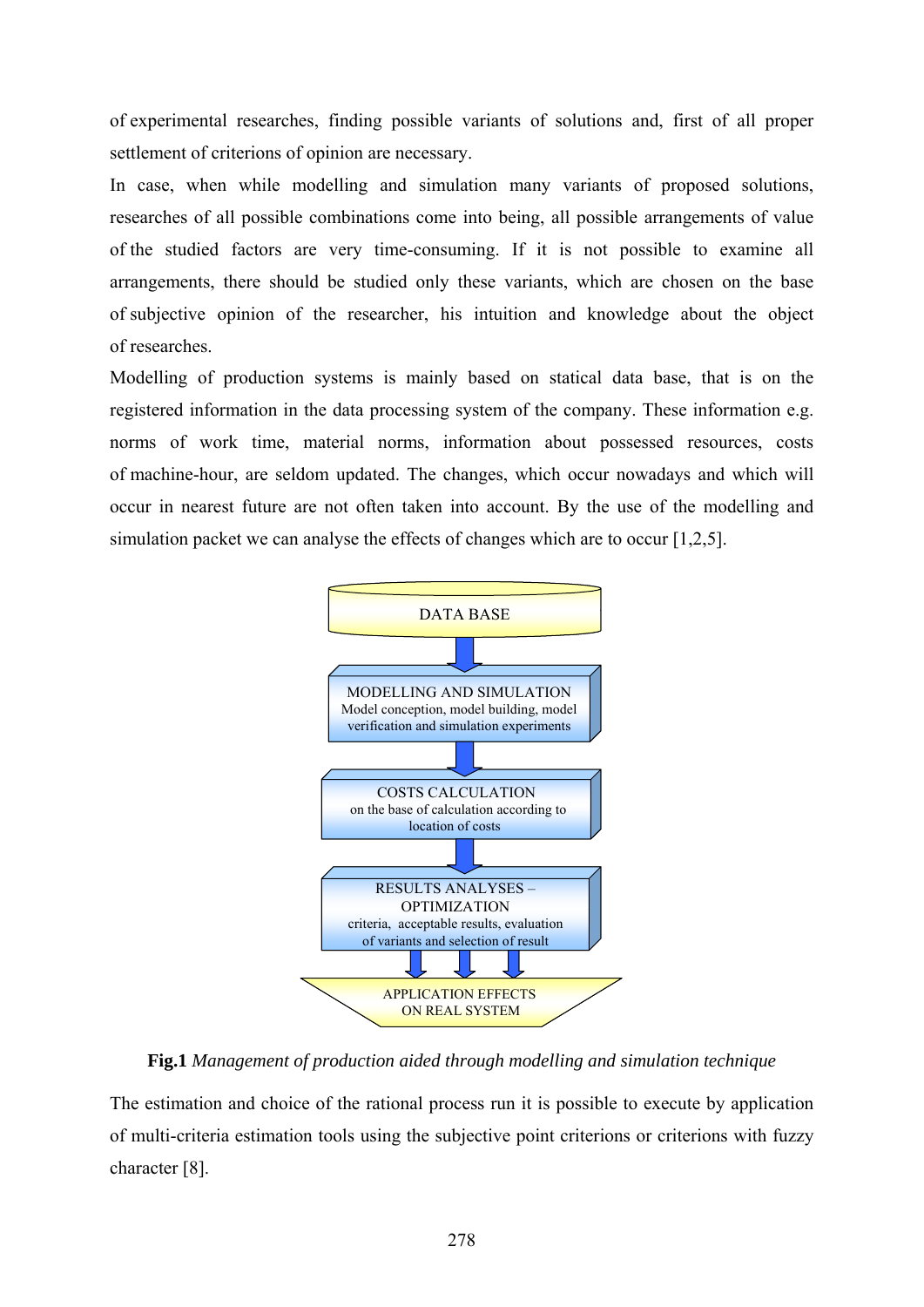## **2. ESTIMATION AND THE CHOICE OF THE VARIANT OF MANUFACTURING PROCESS RUN FOR REALIZATION**

In the introduced below example for estimation and the choice of manufacturing process run structure there was proposed the point-by-point method of assessment according to Yager [6]. Input data of this method are:

- number of criterions m,
- number of variants of manufacturing process run n,
- elements of matrix of individual criterions validity  $B = [b_{ij}]$
- elements of matrix  $C = \lfloor c_{ij}(e) \rfloor$ , which are the point estimate if the i-variant according to j-criterion, passed by p-expert.

Each expert is liable for the construction of the validity estimation matrix of criterions with the Saaty's method consisting in comparing of pairs of received criterions [7].

In next step there is formed one summary matrix of the criterions validity. For the summary matrix there is searched eigenvector *Y*, fulfilling the following matrix equation:

$$
BY = \lambda_{\text{max}} Y \tag{1}
$$

where:

*B* - the summary validity matrix of criterions,

- *Y*  eigenvector,
- $\lambda_{\text{max}}$  the maximum eigenvalue of matrix *B*.

Eigenvector has as much coordinates as there were accepted criterions, and these coordinates have to fulfil the following condition:

$$
\sum_{j=1}^{m} y_j = m \tag{2}
$$

where:

*yj* - the *j-*coordinate of eigenvector *Y.* 

Coordinates of the eigenvector, called weights, express the validity of the answering them criterions (with larger value of weight, there is larger value of criterion). Applying the involution method there is determined the eigenvalue and her eigenvector. In this task was used the numeric procedure written in Pascal language [3].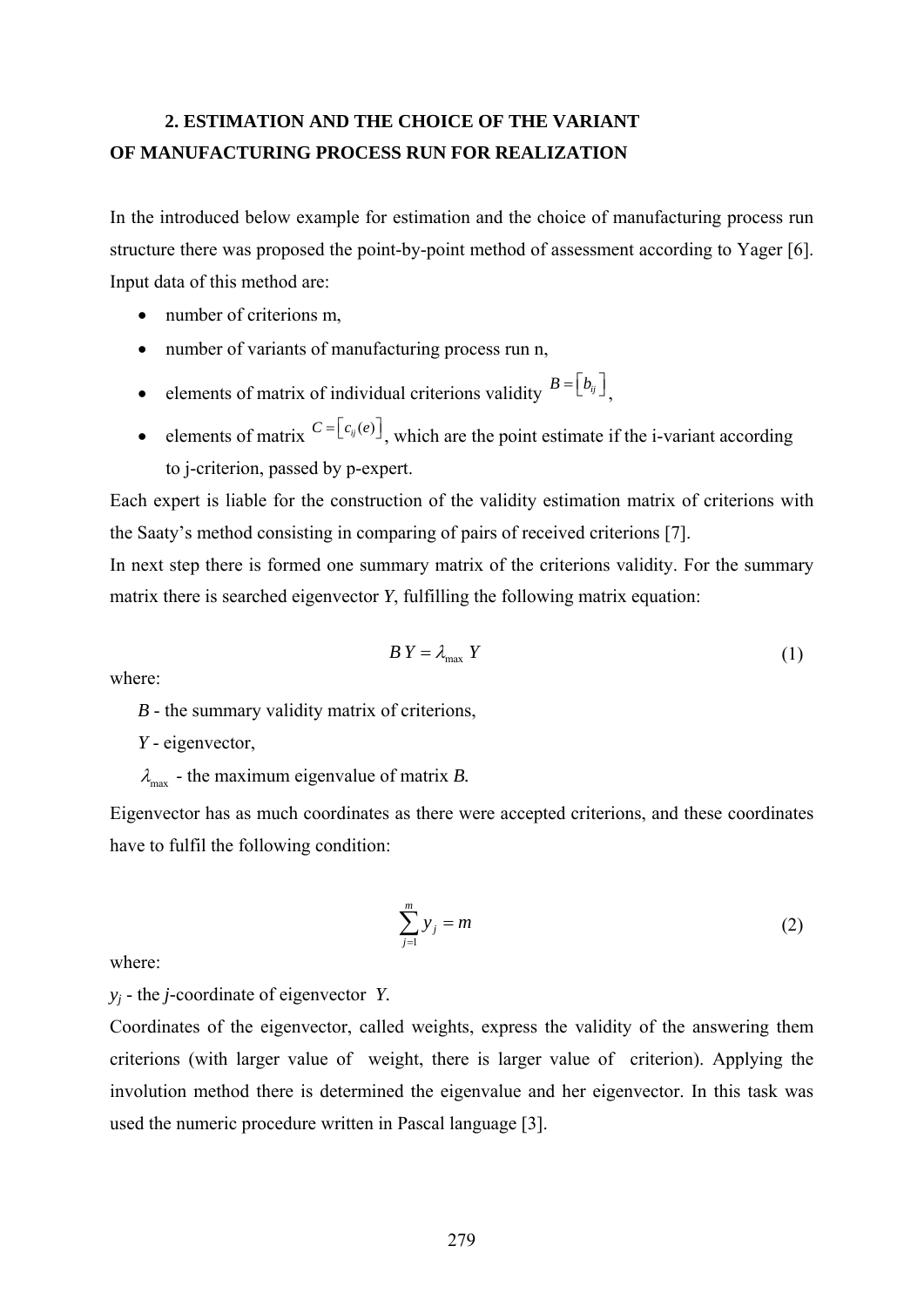Later, there is formed the total estimations, which are normalized by averaging of estimations opinions given by particular experts.

$$
c_{ij} = \frac{1}{p} \sum_{e=1}^{p} c_{ij}(e)
$$
 (3)

where:  $p$  – number of experts.

The more far conduct depends on creation of the normalised decisions by involution of each component of next normalised estimations to even power the suitable weight.

$$
d_j = \sum_{j=1}^{m} c_{ij}^{y_j} / w_i
$$
 (4)

After writing out of the formula it accepts he following figure:

$$
d_1 = c_{11}^{y_1} / w_1 + c_{21}^{y_1} / w_2 + \dots + c_{n1}^{y_1} / w_n
$$
  
\n
$$
d_2 = c_{12}^{y_2} / w_1 + c_{22}^{y_2} / w_2 + \dots + c_{n2}^{y_2} / w_n
$$
  
\n
$$
d_m = c_{1m}^{y_m} / w_1 + c_{2m}^{y_m} / w_2 + \dots + c_{nm}^{y_m} / w_n
$$
  
\n(5)

In result there is created the optimum decision, on the ground of which there is chosen the rational run of manufacturing process which the best fulfils all received to estimation criterions.

$$
D = D_1 + D_2 + \dots + D_n \tag{6}
$$

In assumed method the optimum decision is the decision of type of minimum. As the *i-*component of optimum decision, answering to the *i-*variant, it takes the smallest *i*-component from particular decisions  $d_1, d_2, ..., d_m$ .

$$
D_i = \min_j c_{ij}^{y_j} \tag{7}
$$

The best variant of the production process run, under the assumed criterions, is the variant with the largest component in optimum decision.

$$
D_{rac} = \max_{i} D_{i}
$$
 (8)

The use of the point-by-point method of assessment according to Yager permits in simple and effective way to choose the rational manufacturing process run. Thanks to validity estimation of individual criterions and taking into account their weights in farther conduct, it is possible to estimate the particular variants of the process run and to rank it in order from the best to the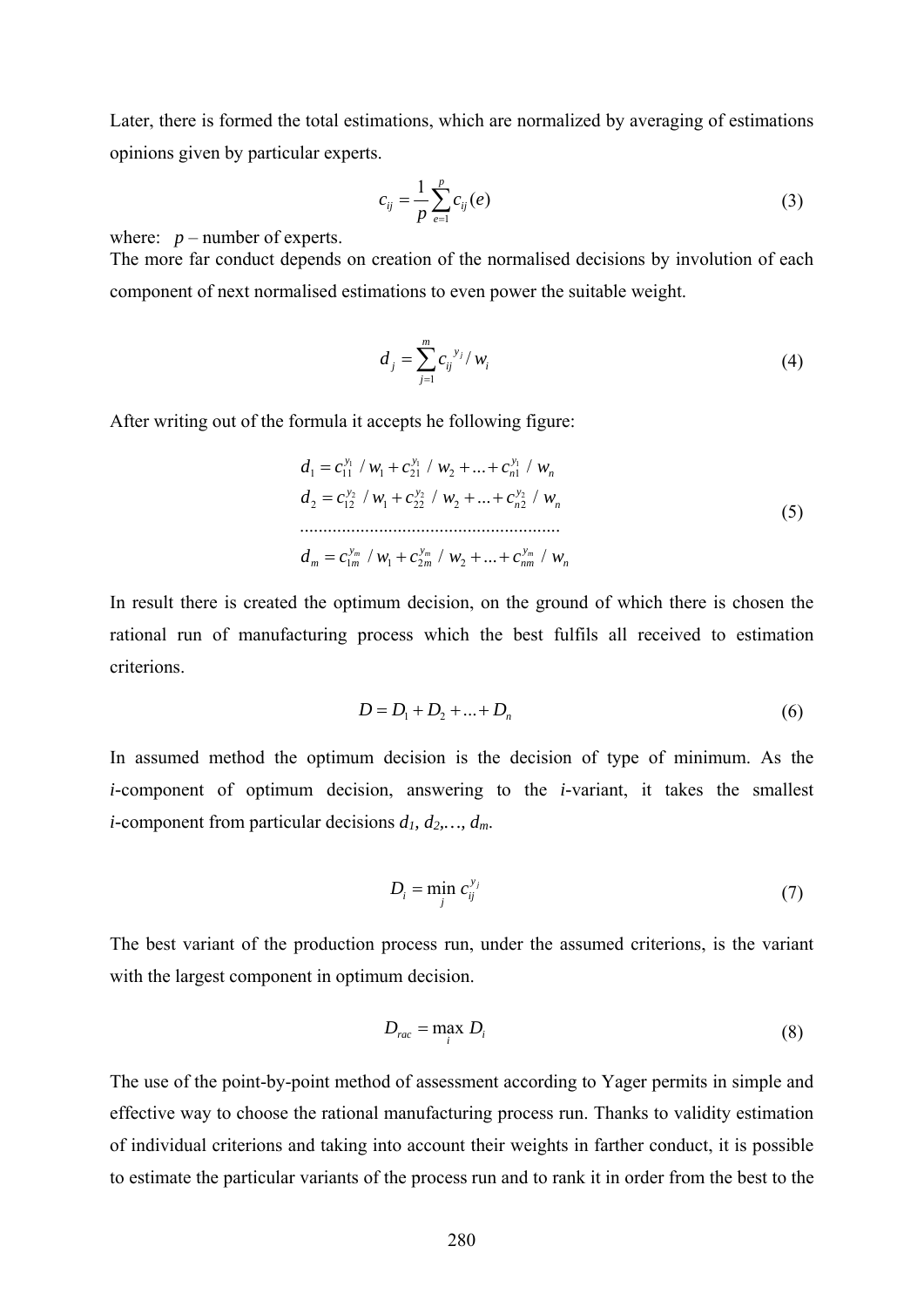worst. These workings will be helpful in planning the simulation experiments and in the continuous improvement of the production systems.

# **3. AN EXAMPLE OF MODELLING AND SIMULATION OF THE PRODUCTION PROCESS RUN**

In the analysed system there is produced office furniture: the two-partial office wardrobe with shifted doors and the desk with a cabinet on castors [4].

The necessary materials for producing of mentioned articles were divided into three groups: elements of wardrobes, desks and common ones. These materials are ordered together without defining theirs destination.

At the end of manufacturing stage we get installed and packed furniture, which is sent directly to shops and wholesalers.

The aim of the realized analyses was the test of present system functioning and testing different possibilities of development.

There were made the following assumptions:

- times of realization of production operations were determined,
- the planned size of production was determined,
- the demand of particular materials was defined,
- distances between suppliers and the firm were specified as well as the distance between firm and recipients (wholesalers and shops),
- the way of transport, times of transport and the unit cost (per km),
- potential firms were situated, with which would be cooperated (preparation of materials and assembly),
- parameters of simulation were defined (time of cycle e.g. week or month and quantity of cycles).

The current production process was analysed on the first stage. The duty of available resources analyse was done and on the base of test data the calculation of costs was accomplished.

For example in following simulation models chosen operations (cutting of panels, assembly) were realized in cooperation. We achieved the shorter lead time. In the next stage there were analysed supply and sale processes taking earlier proposed changes into account. In table 1 there is introduced the description of the following variants of simulation models.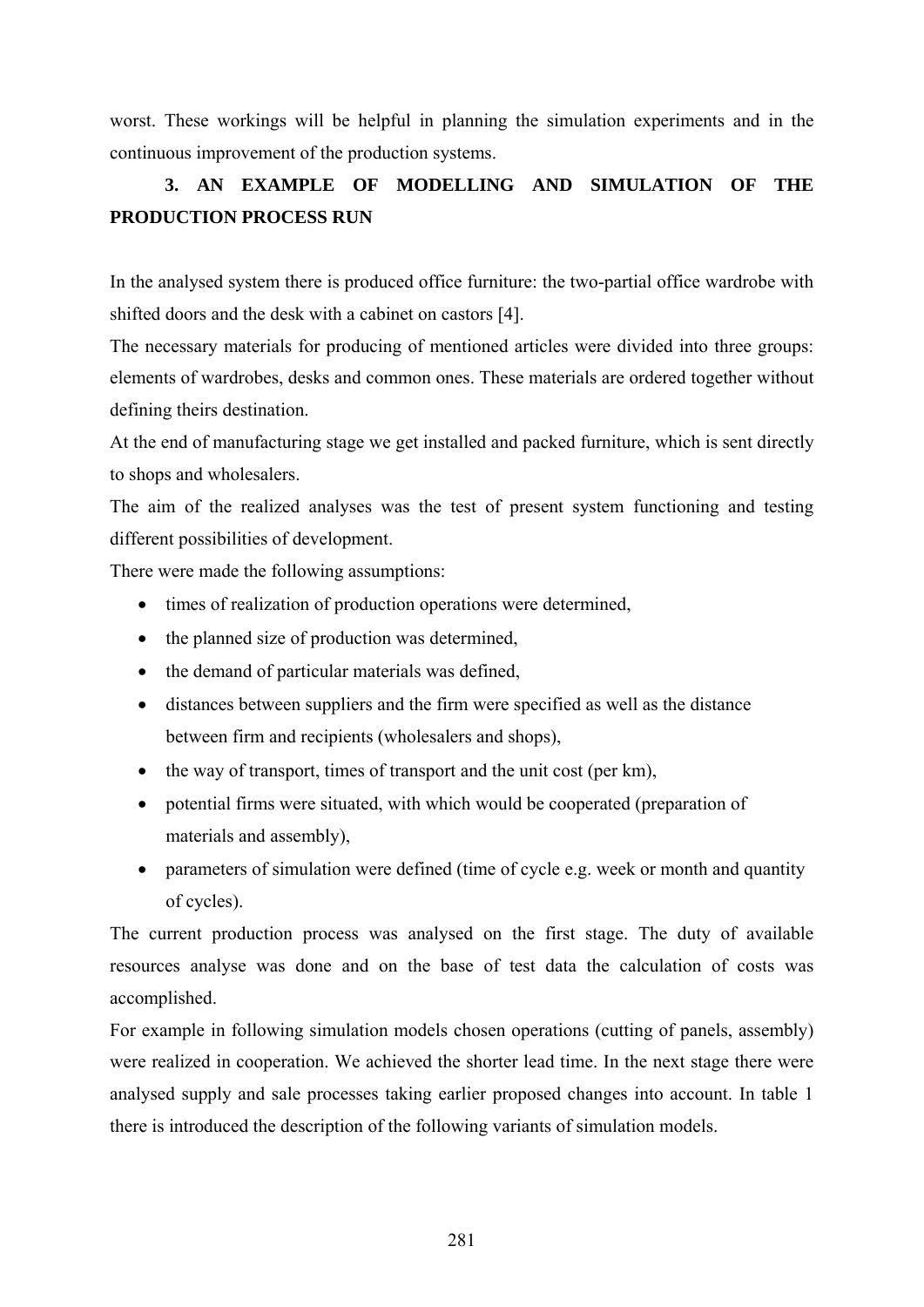It is possible to create next variants of the analysed production system comparing and estimating the results from the conducted simulation.

*table 1.* Variants of simulation models

|   | <b>Variant Descriptions</b>                                                                 |
|---|---------------------------------------------------------------------------------------------|
|   | The whole process is realized in the firm - all materials are compiled and processed in the |
|   | company. Assembled wardrobes and desks are sent to wholesaler and shops.                    |
| 2 | Furniture panels and fibreboards will be bought after cutting them into suitable            |
|   | dimensions, directly from the supplier.                                                     |
| 3 | Cooperation was made with the company which veneers edges of furniture' panels.             |
| 4 | Workplaces of assembly were liquidated and prepared elements were assembled directly at     |
|   | customers.                                                                                  |
|   | Cooperation was made with the company which assemblies desks and wardrobes.                 |
| 6 | The production process was improved – increase of production efficiency was accepted at     |
|   | about 10% level for checking the possibility of distribution net of finished articles.      |

Results from the simulation made comparing different variants of proposed changes in the analysed production system possible. They were compared from point of view of three criterions: utilization degree of possessed resources, production costs and quantity of produced furniture. To the choice of the best solution there was used was the Yager's method.

| <b>Criterion of estimation</b>               | Variants:    |        | $\overline{2}$ | 3      | 4      | 5      | 6      |
|----------------------------------------------|--------------|--------|----------------|--------|--------|--------|--------|
| The average duty of<br>production workplaces | <b>Desks</b> | 23,1   | 22,0           | 21,9   | 24,4   | 25,4   | 28,8   |
| connected with<br>manufacturing $[\%]$       | Wardrobes    | 39,0   | 38,5           | 38,5   | 43,5   | 44,1   | 47,0   |
| Production costs                             | <b>Desks</b> | 543,41 | 524,00         | 525,50 | 521,05 | 510,20 | 500,54 |
| [PLN]                                        | Wardrobes    | 701,10 | 695,00         | 692,30 | 685,25 | 680,34 | 675,16 |
| Quantity of produced<br>furniture            | <b>Desks</b> | 225    | 235            | 237    | 235    | 230    | 256    |
| [pieces]                                     | Wardrobes    | 260    | 275            | 280    | 284    | 280    | 300    |

*table 2.* Results from simulation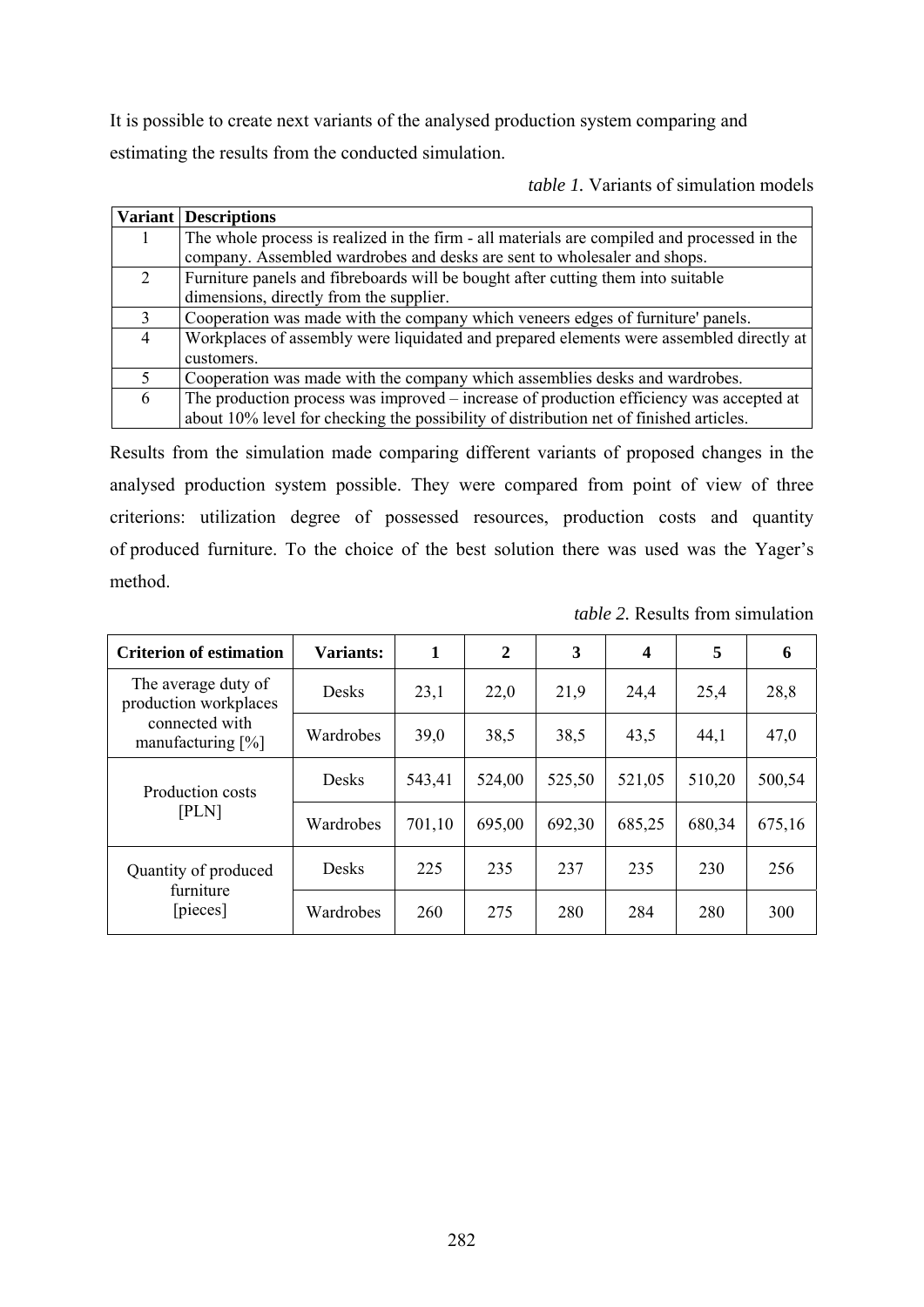| <b>Expert 1</b> |                |                | <b>Expert 2</b> |  |                     |        | <b>Expert 3</b> |      |    |          |        |       |
|-----------------|----------------|----------------|-----------------|--|---------------------|--------|-----------------|------|----|----------|--------|-------|
|                 | k <sub>1</sub> | k <sub>2</sub> | k3              |  |                     | k1     | k2              | k3   |    | ı,<br>N. | k2     | k3    |
| k <sub>1</sub>  |                |                |                 |  | $\mathbf{z}$<br>N.I |        | U.5             | 0,25 | k1 |          |        | 0,333 |
| k <sub>2</sub>  |                |                |                 |  | k <sub>2</sub>      | ົ<br>∼ |                 | 0,5  | k2 | 0,25     |        | ັ     |
| k <sub>3</sub>  | 0.5            | 0.5            |                 |  | k3                  |        |                 |      | k3 |          | 0.3333 |       |

**The summary matrix of the criterions validity**

|       |             | 1,8333 0,8611 |
|-------|-------------|---------------|
| .5455 |             | 1 8333        |
|       | 1613 0.5455 |               |

### **Fig.2** *The defined by particular experts estimation of criterions validity*

The estimation of criterions and variants of production processes run of desks and wardrobes was entrusted to three experts: worker of the production section, worker of the production planning section and the cost-analysis section.

*table 3.* The multi-criterion estimation of variants in case of production of desks

| The co-ordinates of<br>eigenvector:  | $\lceil 1,1554 \rceil$<br>$Y = 0,9924$<br> 0,8523                                 |
|--------------------------------------|-----------------------------------------------------------------------------------|
| The function of<br>optimum decision: | $D = 0.0917/w_1 + 0.0469/w_2 + 0.0469/w_3 + 0.1173/w_4 + 0.1530/w_5 + 0.2522/w_6$ |
| <b>Preferred solution:</b>           | Variant 6 with the largest value in optimum decision: 0,2522                      |

*table 4.* The multi-criterion estimation of variants in case of production of wardrobes

| The co-ordinates of<br>eigenvector:  | $\lceil 1,1554 \rceil$<br>$Y = \begin{bmatrix} 0,9924 \\ 0,8523 \end{bmatrix}$    |  |  |  |  |
|--------------------------------------|-----------------------------------------------------------------------------------|--|--|--|--|
| The function of<br>optimum decision: | $D = 0.0929/w_1 + 0.0731/w_2 + 0.0729/w_3 + 0.1463/w_4 + 0.1566/w_5 + 0.2129/w_6$ |  |  |  |  |
| <b>Preferred solution:</b>           | Variant 6 with the largest value in optimum decision: 0,2129                      |  |  |  |  |

The best results were achieved in variant 6. Owned production resources make possible production enlargement about 10% without necessity of additional financial expenditures. However there is necessary to realize the part of works in cooperation (the cutting and veneering of panels and assembly of furniture pieces).

### **4. CONCLUSIONS**

Thanks to simulation:

• there were checked production abilities of the present system,